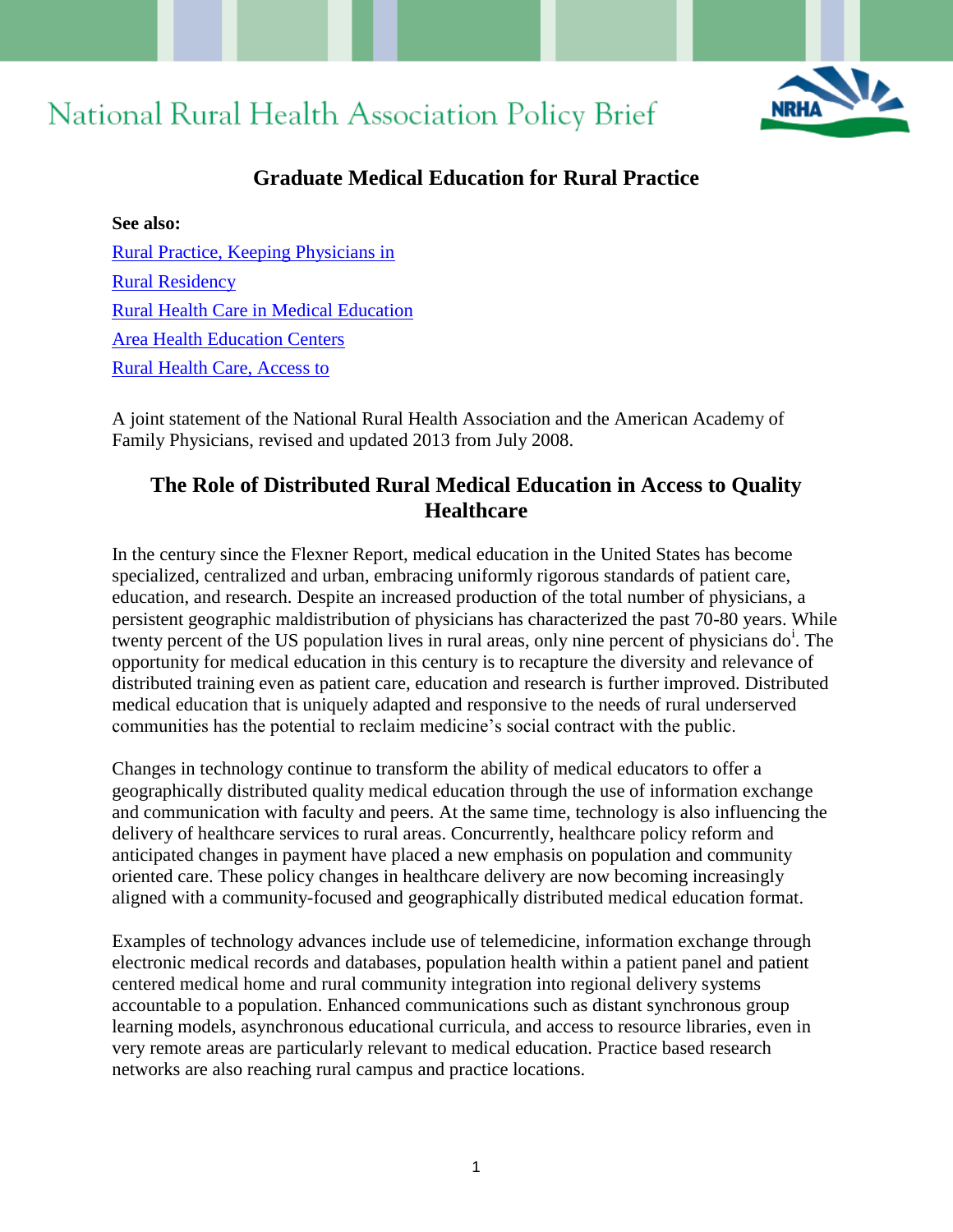Distributed medical education models such as rural tracks in both undergraduate and graduate medical education are therefore increasingly applicable and supported for the following reasons:

- ongoing transitions toward population-based, community centered healthcare delivery
- payment methodology reform for primary care delivery in medical homes
- team-based care delivery incorporating healthcare providers in the community
- increased and enhanced use of information technology and electronic communication
- growing evidence supporting rurally located education's impact on rural workforce

The proceedings of meetings of rural medical educators demonstrate that challenges to rural\* medical education stubbornly persist<sup>ii</sup>. Of note is that rural physicians continue to demonstrate a satisfaction with practice and a passion for service<sup>iii</sup>. Yet, after more than 30 years of policy initiatives, incentives, and rural-focused programs, the challenge of providing an adequate supply of physicians in rural practice remains virtually unchanged. Both the NRHA and the AAFP have long been advocates for the health of rural populations and continue to promote the development and funding of programs that will address this rural health provider shortage. Still, the scale of these current efforts does not appear to be alleviating the growing shortage.

More recently however, policy makers, researchers and educators have made renewed and significant contributions to the literature and have initiated investments supporting and promoting successful models of rural track medical education. The intuitive propositions of those earlier rural health education leaders have now been borne out by a preponderance of evidence demonstrating:

- a. Medical school programs intended to produce rural physicians have an impact to increase the rural physician supply<sup>iv</sup>
- b. A study of medical school rural tracks reveals the importance of the selection process for admissions and the extensive rural clinical experience provided and accompanied by financial support $<sup>v</sup>$ </sup>
- c. Residency rural training track (RTT) programs produce physicians locating to rural areas with high proportions of graduates providing care in shortage areas and safety net provider settings<sup>vi</sup>

Studies linking rural physician supply and demand, geographic mapping of physician workforce and educational institution outcomes are now available vii. These findings can be associated with workforce needs projections published in the literature incorporating anticipated healthcare policy reform such as the Affordable Care Act<sup>viii</sup>, better delineating future needs. Studies investigating factors influencing medical student and resident choice<sup>ix</sup> are accompanied by an understanding of the unequal geographic distribution of physicians<sup>x</sup>.

Rural training tracks (RTT's) have demonstrated how a rigorous teaching program can thrive in rural communities. Although they account for only a small number of first year postgraduate positions presently available in family medicine, RTT's are a demonstrated benefit for both recruitment of new physicians and retention of experienced rural faculty. Studies show that at least half of RTT graduates locate in rural areas after graduation, two to three times the proportion of family medicine residency graduates overall<sup>xi</sup>.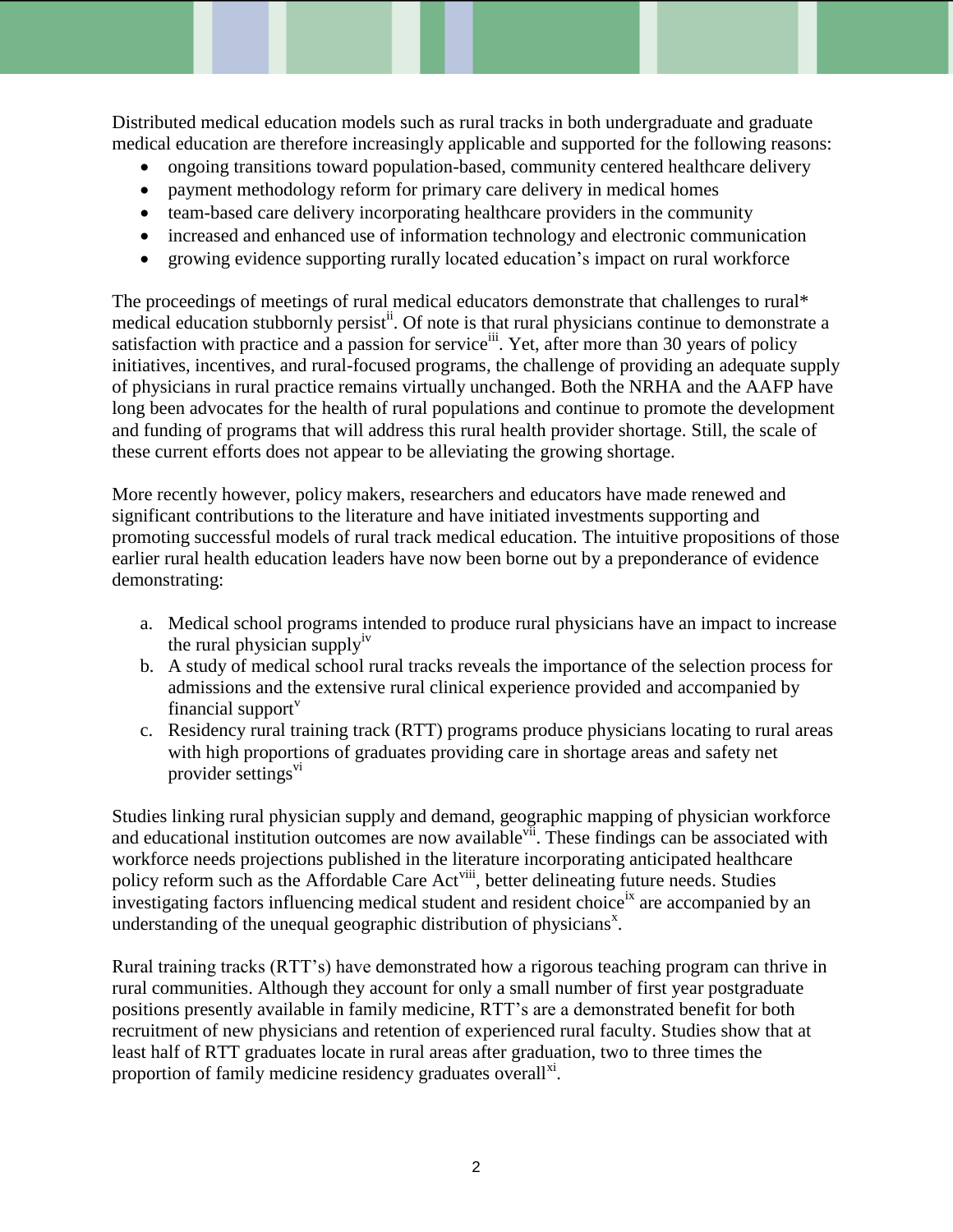By linking data on rural workforce needs to the evidence regarding successful models of rurally located medical training, more attention has been drawn to the opportunity for expansion of undergraduate and graduate medical education, specifically in rural patient care settings<sup>xii</sup>.

The Rural training Track Technical Assistance Program has identified and studied separately accredited 1-2 RTTs and identified tracks within larger programs in which the tracked residents meet their 24-month continuity requirement in a rurally located Family Medicine Practice<sup>xiii</sup>. These programs complement the other ACGME and AOA residency programs providing some or all of their family medicine residency training in rural communities across the nation.

After reaching a peak of 36 such programs in 2001, and decreasing to 21 in 2012, separately accredited allopathic rural residency training tracks now number 26. While several programs closed in the past decade, RTTs are now increasing in number, especially if non-separately accredited rural tracks and osteopathic rural programs are included. Most allopathic programs follow the original "1-2" configuration, with one year in the usually urban sponsoring institution followed by two years in the more rural location. However, variation exists and may conform to the assets, opportunities and needs of a particular program and community.

An "integrated RTT," a term in federal legislation since (BBRA 1999) was codified by CMS, in a Final Rule in 2003 which defined the term as any residency track that as part of a larger program placed residents in a rural location for more than 50% of their training. The term has also been defined since 2002 by the National Rural Health Association and the American Academy of Family Physicians to also include rural focused residency programs or tracks which are not separately accredited by the ACGME in the 1-2 format and that place residents in rural places for less than 50% of their training.

An integrated rural training track according to the NRHA and AAFP has the following required components:

- At least four (4) rural block months to include a rural public and community health experience. During a rural block rotation, the resident is in a rural area for a minimum of 4 weeks or a month
- A minimum of three (3) months of obstetrical training or an equivalent longitudinal experience
- A minimum of four (4) months of pediatric training to include neonatal, ambulatory, inpatient and emergency experiences through rotations or an equivalent longitudinal experience
- A minimum of two (2) months of emergency medicine rotations or an equivalent longitudinal experience

Some RTT's have grown in program size and even evolved into full-fledged rural "4-4-4" programs while others have closed, a subset of which have substantially contributed to the local rural physician workforce prior to the program ending.

It must be remembered that many residency programs not located in rural areas also have variously configured rural training streams or a rural training focus. Although the rural placement rates of these programs are typically lower than the RTT's, they ultimately contribute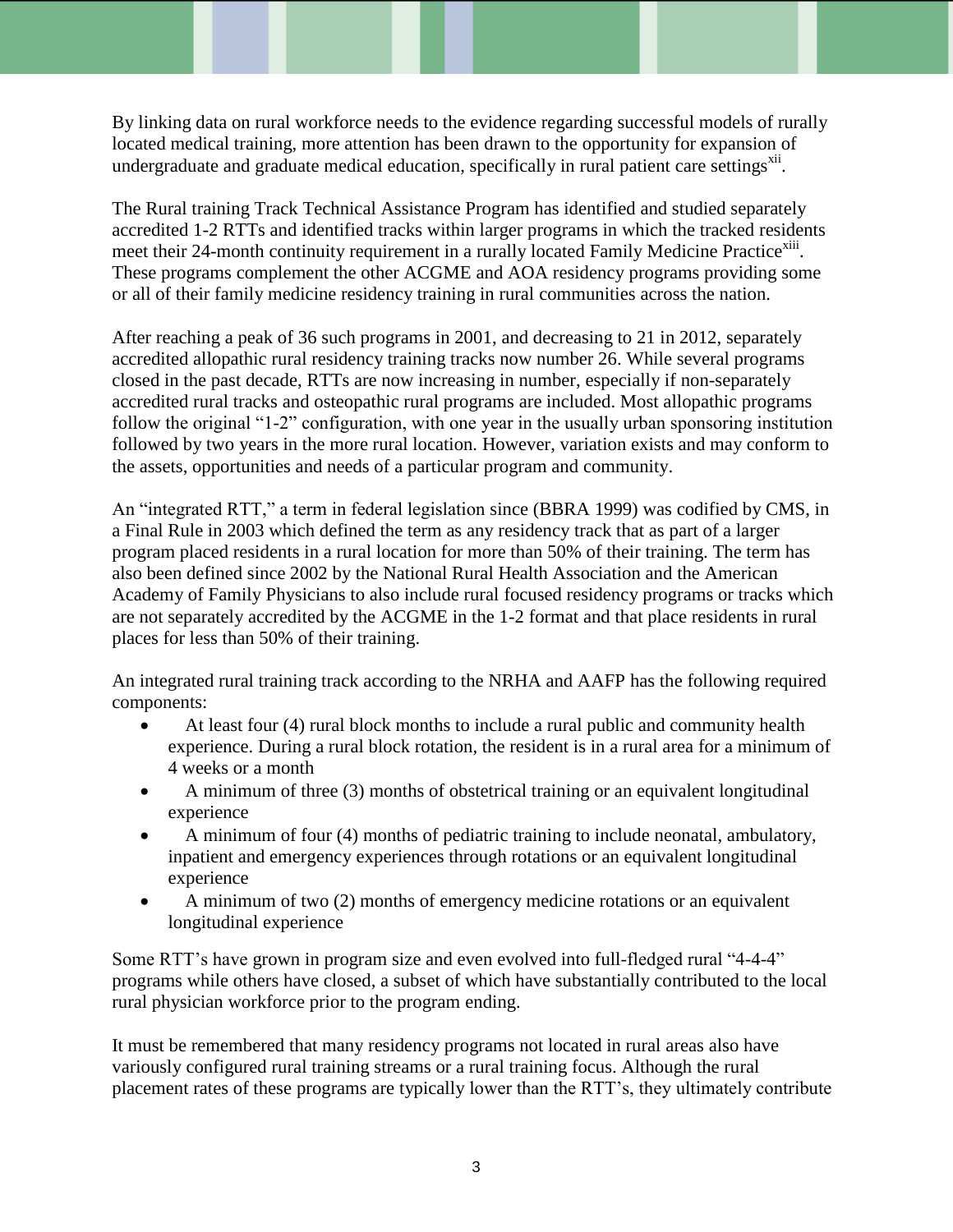the larger numbers of graduates to the population of rural doctors by virtue of their much larger size and total number.

Changes in accreditation and funding of educational programming have also altered the landscape of rural medical education. It should be noted as well that osteopathic and international medical graduates (IMGs) constitute a proportion of graduates locating in rural and persistent poverty locations<sup>xiv</sup>. Examples of practice and training settings include Critical Access Hospitals, Federally-Qualified Health Clinics, and Rural Health Clinics. These entities provide new venues for patient care and education and a safety net for rural communities while ongoing innovation and adaptations for medical education in these environments include the Teaching Health Center (THCGME) pilot under the Affordable Care Act of  $2010^{xy}$ . Integrated residency strategies that align undergraduate and graduate medical education in a seamless manner have developed in some states such as the Targeting Rural Underserved Student Track (TRUST) developed in Montana<sup>xvi</sup>. Some programs were noted to have been granted an exemption to the National Residency Matching Program (NRMP).

Successful rural graduate medical education programs have also developed in specialties other than family medicine and osteopathic GME standards for rural track residencies now exist in both family medicine and pediatrics. Although it has been shown that the more specialized the physician, the less likely that physician will practice in a rural area, family medicine is not the only specialty integral to the health of rural communities. Rural-focused residency programs have been established in general surgery, emergency medicine, psychiatry and internal medicine with varying configurations.

Rural education is by nature more inter-professional, with physicians, pharmacists, mental health providers, dentists, nurse practitioners, physician assistants, social workers, dieticians and other health professionals learning side by side. There is a growing body of evidence regarding the success of inter-professional training and education in rural communities<sup>xvii</sup>, particularly in the setting of the Patient Centered Medical Home concept of primary care delivery and the growth of the Teaching Health Center model of residency education.

Finally, there is an increasing recognition for the value of context in training, career satisfaction and retention. Experiential place integration, an active developmental process based on three 'principles' - security, freedom and identity – first described by Cutchin, is a sound theoretical basis for place-based education and policy.<sup>xviii</sup> The preparation and teaching for rural medical education is best anchored in the experience of rural places, complemented by facilitated reflection and intentional learning from that experience.

In the immediate future, rural residency programs will continue to face the challenges of (1) student recruitment in the face of historically low student interest in generalist careers, and in particular, rural practice, (2) faculty recruitment in the face of an aging and declining number of rural physicians with a wide range of skills accompanied by an interest in teaching, (3) the lack of sustainable funding inherent in the governmental and institutional policies supporting medical education.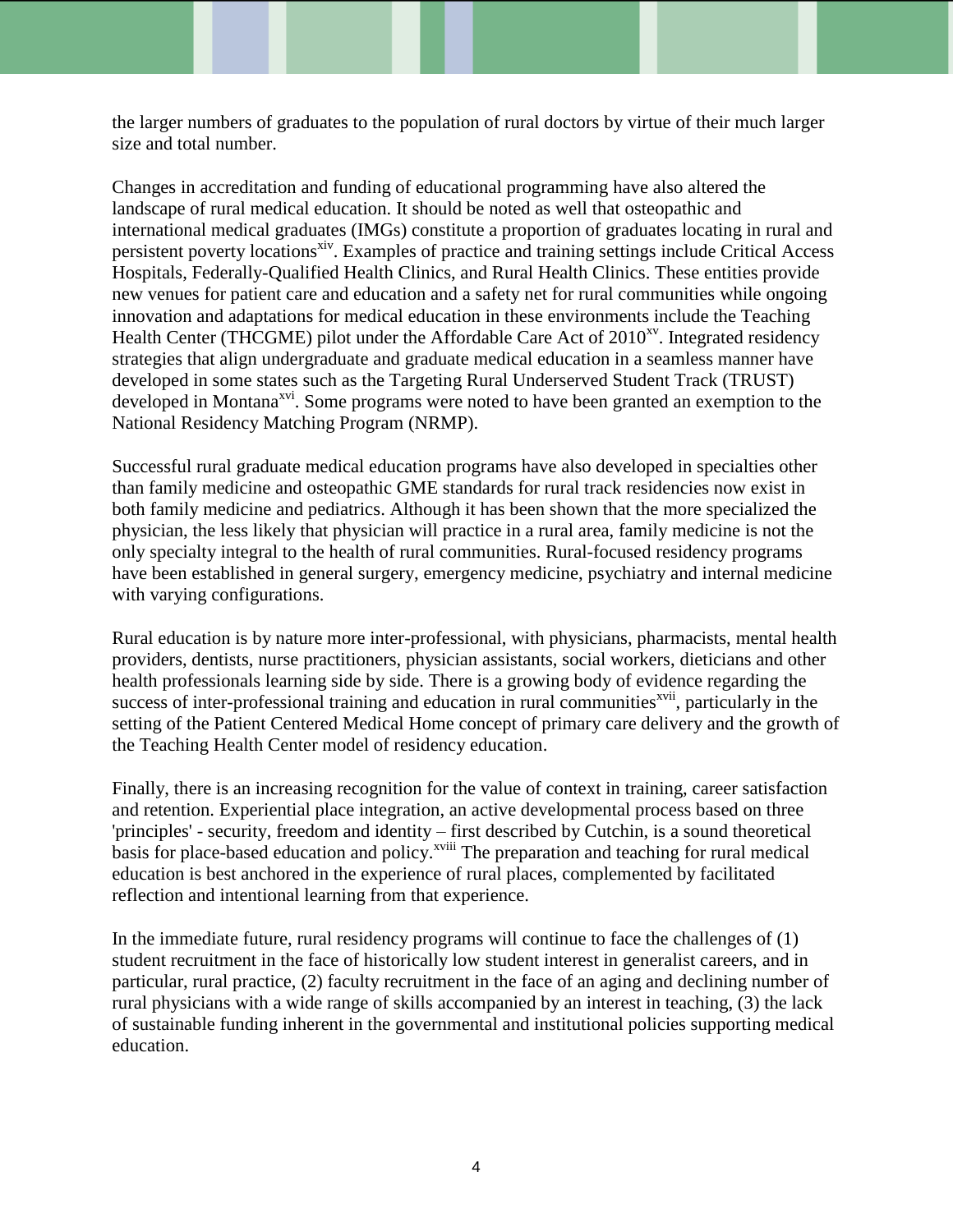To overcome these challenges, a more organic, coherent, sustainable and community-anchored distributed medical education approach is necessary<sup>xix</sup>. Programs centered on community context in medical education can prepare learners to be both competent and confident, matching skills to patient and community needs. Rural medical education must be readily adaptable to changing conditions, aligned with the interests of multiple stakeholders, and linked to desired outcomes and workforce needs. Rural programs should be self-renewing and less dependent upon external funding as local environments can benefit from workforce "return on investment" from program service and graduate retention. Academic institutions and communities will mutually benefit from a medical education enterprise that is distributed, rooted, nourished and relevant in diverse underserved communities, is interprofessional in nature, and is adapted in scale and scope to the population it serves.

#### **Recommendations**

#### Structure and content of postgraduate rural training:

Learning in context is essential to training for rural practice. Although residents trained in urban environments may be equipped with the necessary knowledge and skills, there is no substitute for personal experience in rural medicine. The rural physician's scope of practice cannot be rigidly proscribed and is best defined by the needs of the community. Therefore the following general curricular structure and content is warranted:

- 1. Cumulative rural training experience for all medical students and residents with an interest in rural practice should be at least six  $(6)$  months in duration<sup>xx</sup>.
- 2. Knowledge and skill acquisition with demonstrated competency in the following areas especially relevant to rural practice:
	- a. Maternity care
	- b. Pediatric and newborn care
	- c. Orthopedics and sports medicine, including basic fracture care
	- d. Surgical and procedural skills, including colposcopy, ultrasound and endoscopy
	- e. Trauma and other emergency care and stabilization, including training in programs such as ACLS, ATLS, CALS, NRP, PALS, and ALSO
	- f. Critical care in a rural setting
	- g. Occupational health and safety, including recreation, agriculture, mining, and forestry
	- h. Behavioral health and psychiatry, including access issues unique to rural practice
	- i. Practice management in a small practice setting and system integration
	- j. Telemedicine, the electronic health record, and other electronic tools and resources
	- k. Public Health, including basic definitions, resources for rural health, access and barrier issues, funding and delivery of rural health care, interdisciplinary teams in rural health, health outcomes and disparities in rural populations, strategies for delivery of care, and cultural competence
	- l. Community-oriented primary care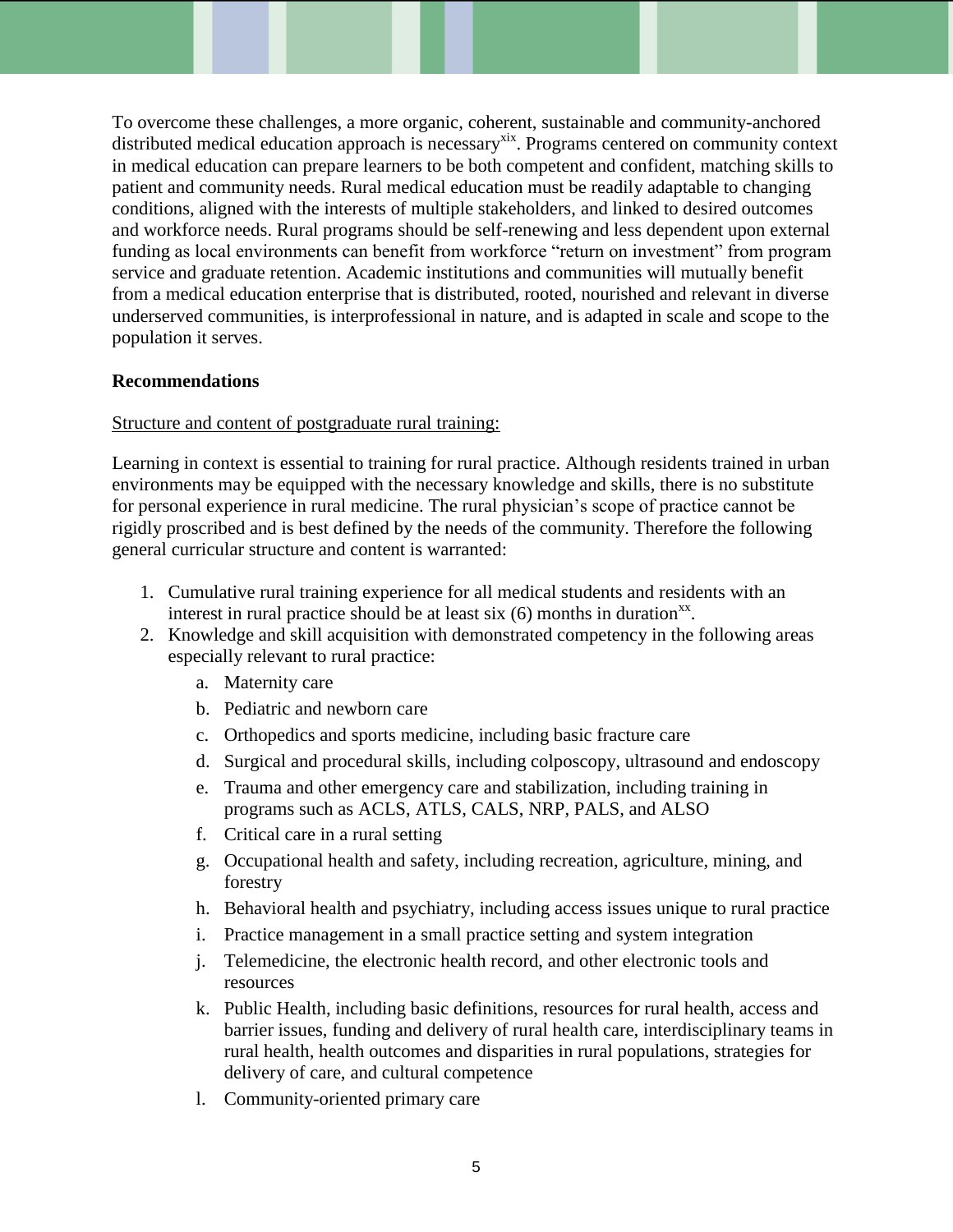Rural residency programs and medical educators, in addition to specific content particularly relevant to rural practice, should elaborate, teach, and measure general competencies in rural medicine including:

- a. Adaptability how to shape one's skill set to the needs of the rural community
- b. Improvisation how to deliver quality care within the resources and skills you have available in the moment
- c. Life-long learning how to continually acquire additional knowledge and skills as needed
- d. Collaboration how to get help from others and work together
- e. Endurance how to sustain oneself and others in rural practice and lifestyle
- f. Resilience how to continue to re-energize your practice in the context of changing personal and community needs

## Medicare funding and definitions of rural training

CMS should deliver on congressional intent and, under the rural exemptions granted in the Balanced Budget Act of 1997 and the Balanced Budget Refinement Act of 1999, eliminate caps on GME funding for both new and existing rural programs in graduate medical education provided these programs are rural training tracks as defined below or have a significant track record of placing a high proportion of graduates in rural practice.

The BBA (Public Law 105-33) placed a cap on the number of medical residents that are eligible for Medicare direct and indirect GME payments. This limitation has negatively impacted the availability of funding to support rural residency programs. In the BBRA (Public Law 106-113), an exemption for RTT's was included that was intended to exempt both "1-2" rural and "integrated" RTT's from the GME funding freeze. Subsequent reallocation of residency slots under the Medical Modernization Act of 2003 (Public Law 108-173) did not benefit rural programs as predicted<sup>xxi</sup>.

NRHA supports the following definitions of residency programs training physicians for rural practice in any specialty:

- 1. A traditional rural training track, with at least 24 months practice experience in a rural setting
- 2. An integrated rural training track with the following required components:
	- a. At least four (4) rural block months to include a rural public and community health experience. During a rural block rotation, the resident is in a rural area for a minimum of 4 weeks or a month
	- b. A minimum of three (3) months of obstetrical training or an equivalent longitudinal experience
	- c. A minimum of four (4) months of pediatric training to include neonatal, ambulatory, inpatient and emergency experiences through rotations or an equivalent longitudinal experience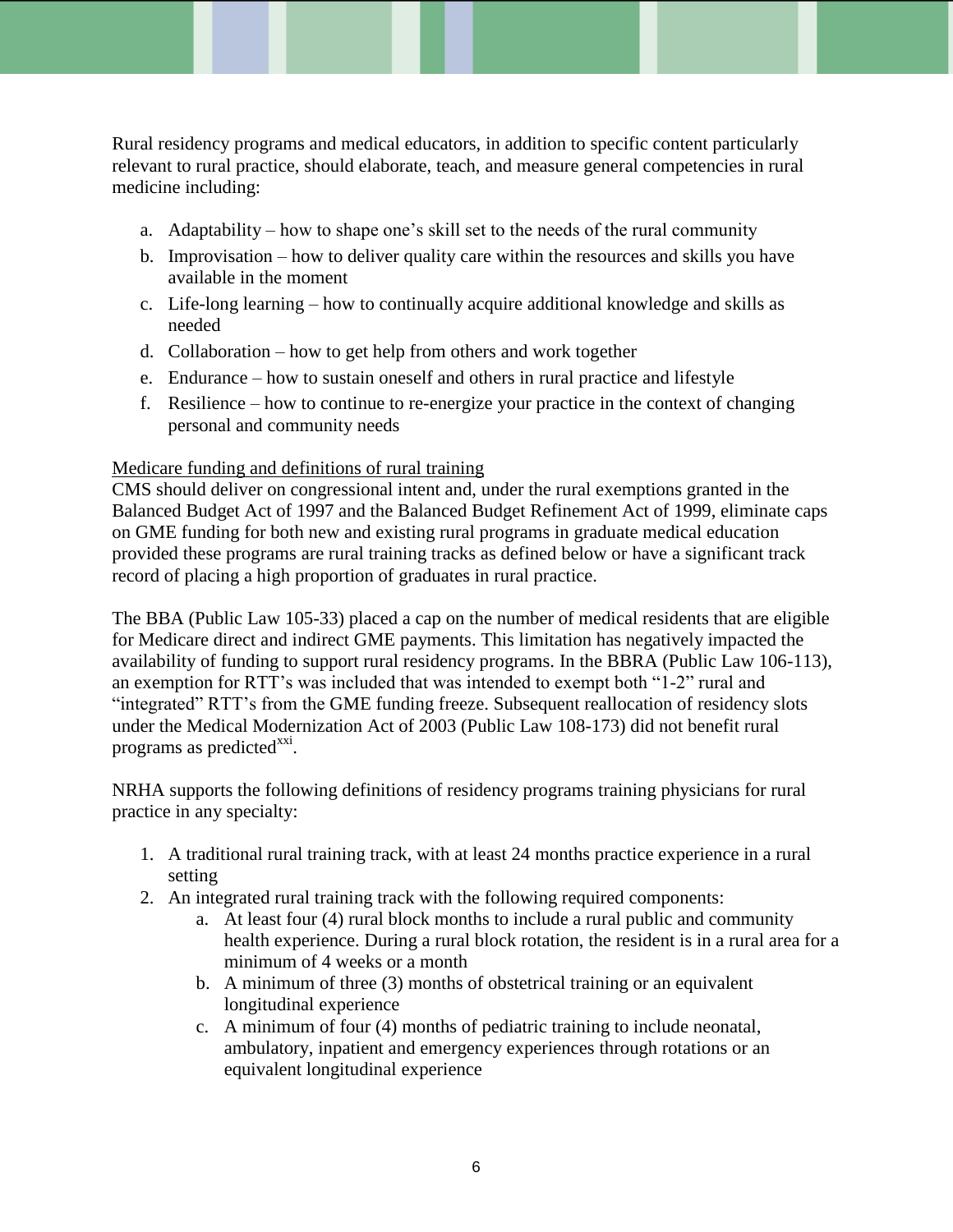d. A minimum of two (2) months of emergency medicine rotations or an equivalent longitudinal experience

Although included in legislation (BBRA), the terminology "1-2 Rural Training Track" is no longer used by accrediting bodies, either the ACGME or the AOA. The NRHA has recently adopted an operational definition of a rural training track for the purposes of the RTT Technical Assistance Program as follows:

Continuing Definition of a "1-2 RTT" (for the purposes of the RTT TA program grant)<sup> $x_{x11}$ </sup> A residency training program that is either:

- 1. An alternative training track integrated with a larger more urban program and separately accredited as such, with a rural\* location, a rural mission, or a major rural service area, in which the residents spend approximately two of three years in a place of practice separate and more rural or rurally focused than the larger program.
- 2. An identified training track within a larger program, not separately accredited (i.e. without a separate accreditation program number), in which the tracked residents meet their 24-month continuity requirement<sup>\*\*</sup> in a rurally located continuity clinic or Family Medicine Practice site (FMP). \*Rural by Rural Urban Commuting Area (RUCA) code of 4 or greater, except 4.1, 5.1, 7.1, 8.1, and 10.1, which are urban \*\*Continuity requirement as defined by the ACGME Family Medicine Review

Committee and the American Board of Family Medicine.

The NRHA and AAFP further recommend that the waiver of a cap on GME positions for "rural" programs be extended by including in the definition of "rural" any allopathic or osteopathic residency program which can document that over 50% of its graduates in the last three years are practicing in rural areas. Although other arguably more appropriate definitions of "rural" exist, use of rural by Rural Urban Commuting Area (RUCA) codes  $\frac{\dot{x}}{\dot{x}}$  of 4 or greater, except 4.1, 5.1, 7.1, 8.1, and 10.1, which are urban, may be a reasonable proxy and the easiest data to obtain from existing sources.

Congress and CMS should take the opportunity afforded by the relatively small number and size of rural programs to streamline IRIS (interns and residents information system) reporting and simplify GME funding of actual resident FTE's, recognizing that in addition to educational tasks, resident physicians devote at least 40 hours to patient care weekly. They should provide such funding directly to rural programs, decreasing bureaucratic inefficiencies and affording an opportunity for increased accountability, linking funding to both outpatient and inpatient care and to training outcomes.

CMS should encourage and not discourage GME in rural locations and with safety net providers by allowing reimbursement of costs of residency education in settings including Critical Access Hospitals, Rural Health Clinics and Federally Qualified Health Centers (FQHC and FQHC-LA) in rural areas. Congress is urged to continue support of the THCGME program for Teaching Health Centers beyond its current expiration date set in 2015.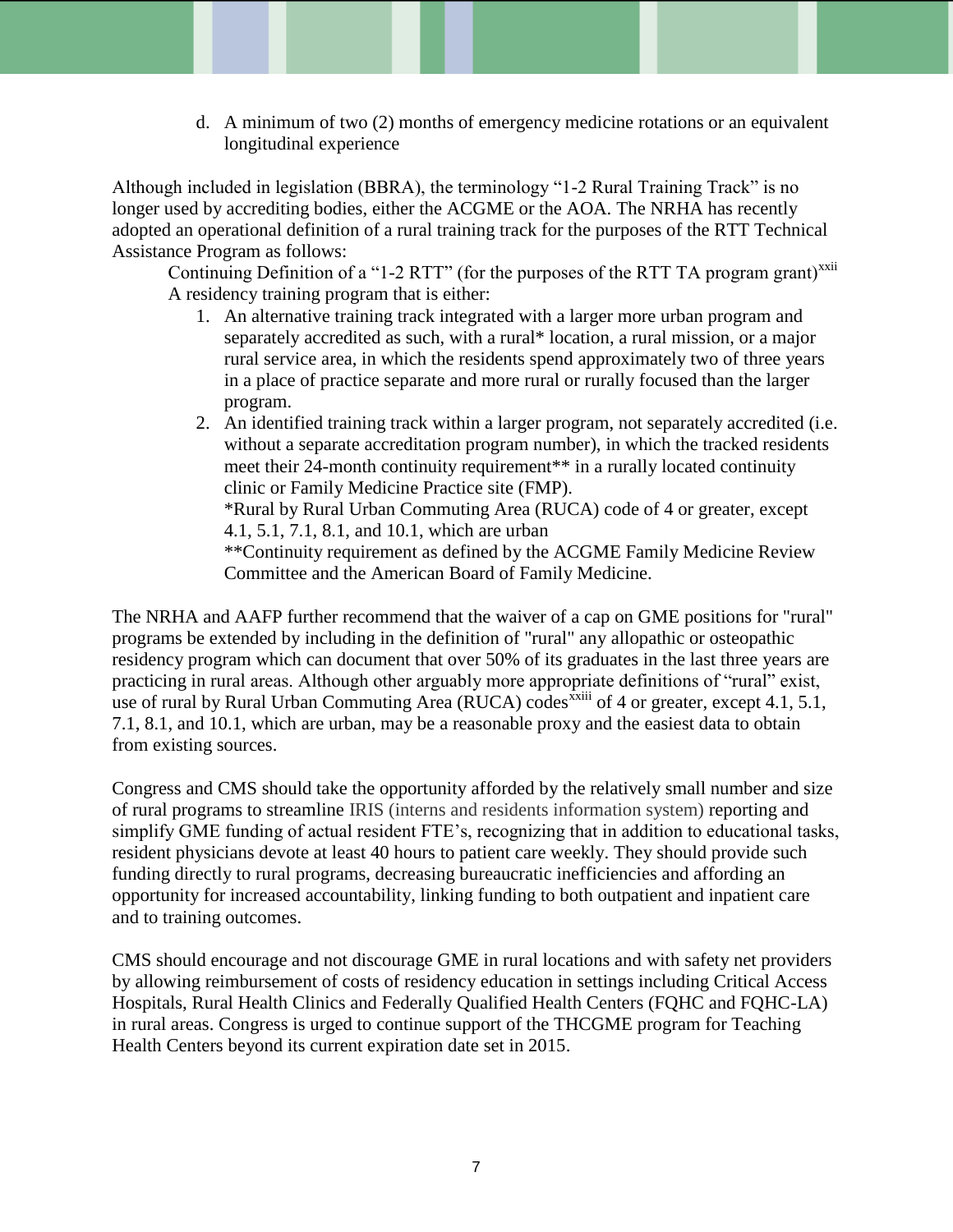#### Academic support and rural leadership

The NRHA and the AAFP urge academic medical centers and clinical departments to financially support and fully integrate rural faculty who practice in communities remote from the academic institution. Strategies for accomplishing these goals include shared rural/urban governance, faculty exchanges, coverage provision for rural faculty by urban peers, and sustained funding of protected academic time.

Faculty living and working in rural places are core to the mission of rural medical education and as such should take the leadership role in advancing training in these settings. They should be recognized with faculty appointments commensurate with that role, encouraged and supported in the scholarship of practice, education and community engagement, and participate in key decisions and strategic planning within the academic enterprise. This should include access to technology in communication and electronic resources and teaching aids such as medical reference libraries and simulation labs. Visits to the rural location by academic leaders and reciprocal visits by rural faculty to urban centers are integral to building mutual respect, sharing understanding of the realities of both rural and urban contexts, and establishing relationships and trust. The challenges of time and distance can be addressed in part through telephone and videoconferences, but these can only complement and do not substitute for in-person meetings and activities.

Rural medical education leaders should have access to education and support in the areas of scholarly activity and presentations, research, curriculum development, program financing and demonstration of community benefit of medical education programs.

#### Accreditation of rural programs

The ACGME should continue to allow flexibility and innovation in the development and the required curricula of rural training programs in adapting to local resources while graduates of all rural programs should be expected to meet the accepted standards of all GME programs. In addition, since context is an important element of residency education, the ACGME should require the reporting of geographical data identifying the location of the continuity practices and hospitals of all residency programs, enabling the identification of rural training tracks and other programs that are located in rural and other underserved settings. An accurate listing of rural programs and rural training tracks should be readily accessible to medical students, researchers and policy makers alike.

#### Community investment in rural training

Rural institutions, including Critical Access hospitals, Rural Health Clinics, and rural FQHC's, should make sustained investments in health professions education. Rural practitioners should continue to support the training of students and residents in rural environments. Rural communities should support health professions education as an important driver of economic development and public health.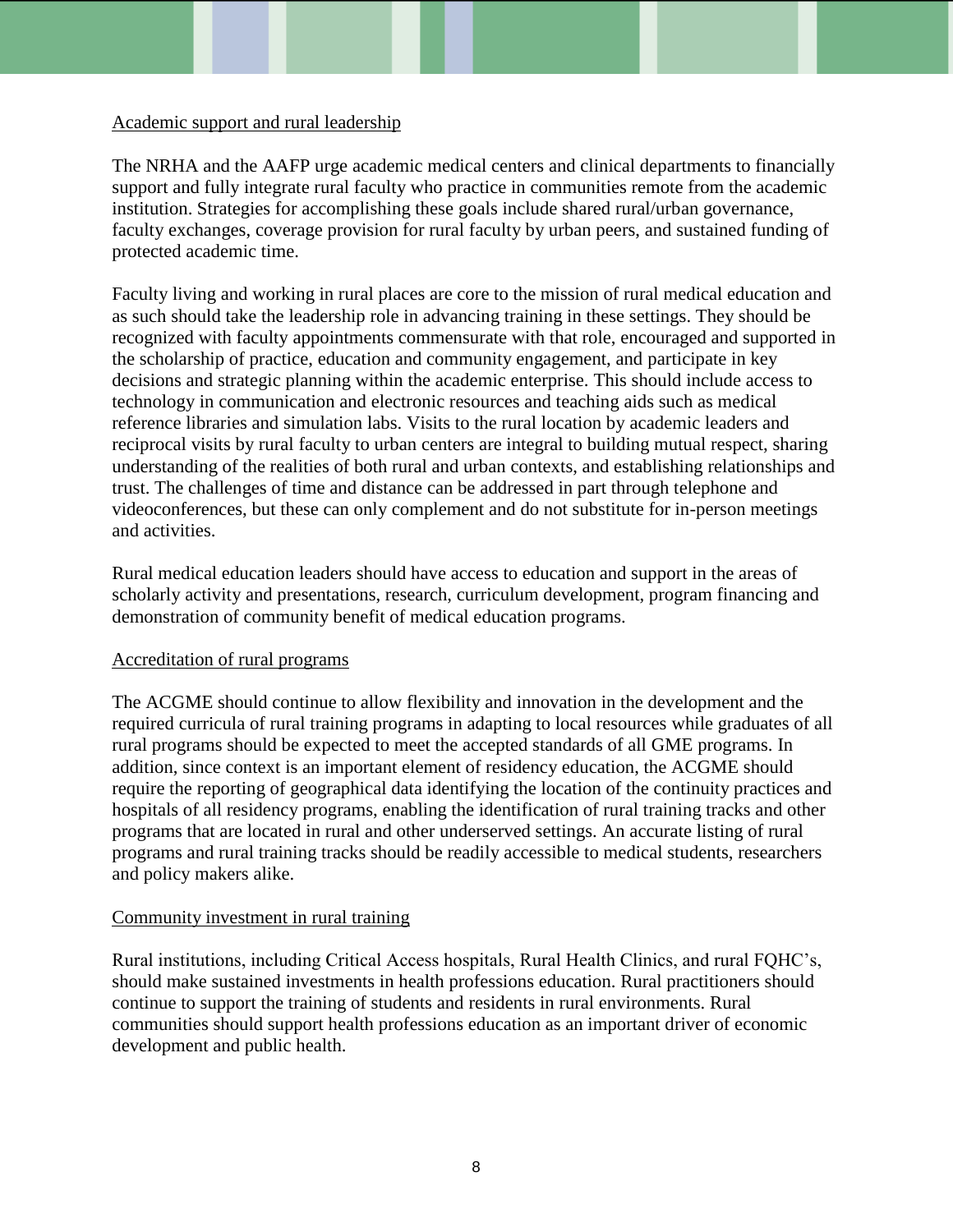## Organizational Support

The NRHA and the AAFP advocate and support collaboration of rural medical faculty with family

physicians and other health care professionals in rural practice through organizational staff support, intentional network development, funded innovation, advocacy and increased research in the area of rural training and retention in rural practice.

## **Summary**

This paper has summarized the recent history of residency education to prepare physicians to practice in rural environments. It makes specific recommendations relating to the content and conduct of postgraduate training. Most importantly it outlines critical policy changes with regards to funding and definitions of rural training.

Medical education anchored in rural places, nourished and funded through significant federal, state and local community support, and meaningfully connected to both regional academic institutions and local physicians in practice has great potential to address both present and future needs for physicians who provide care to our rural populations.

\* For this document, rural is defined as Rural Urban Commuting Area (RUCA) code of 4 or greater, except 4.1, 5.1, 7.1, 8.1, and 10.1, which are urban.

<sup>ii</sup> Example: web site "RTT Conclave summaries".

[\(http://www.raconline.org/rtt/programs\\_toolbox.php\)](http://www.raconline.org/rtt/programs_toolbox.php).

l <sup>i</sup> National Rural Health Association (policy). Rural Health Fellows: Burrows. Suh. Hamann. "Health Care Workforce Distribution and Shortage Issues in Rural America." (2012)

Pathman, D. E., Williams, E. S. and Konrad, T. R. (1996), Rural Physician Satisfaction: Its Sources and Relationship to Retention. The Journal of Rural Health, 12: 366–377.

<sup>&</sup>lt;sup>iv</sup> Rabinowitz, H. K., Diamond, J. J., Markham, F. W., & Wortman, J. R. (2008). Medical school programs to increase the rural physician supply: a systematic review and projected impact of widespread replication. *Academic Medicine*, *83*(3), 235-243.

<sup>v</sup> Deutchman, M. (2013), Medical School Rural Tracks in the US. (US Medical School Rural Track Policy Brief. September 2013).

vi Patterson, D., Longenecker, R., Schmitz, D., Phillips R., Skillman, S. Doescher, M. (2013), Rural Residency Training for Family Medicine Physicians: Graduate Early-Career Outcomes, 2008-2012 (Policy Brief).

viiExample: website "The Robert Graham Center". [\(http://www.graham](http://www.graham-center.org/online/graham/home.html)[center.org/online/graham/home.html\)](http://www.graham-center.org/online/graham/home.html).

viii Petterson, S., Liaw, W., Phillips, R., Rabin, D., Meyers, D., & Bazemore, A. (2012). Projecting US primary care physician workforce needs: 2010-2025. *The Annals of Family Medicine*, *10*(6), 503-509.

<sup>&</sup>lt;sup>ix</sup> Center, R. G., Bazemore, A., Bennett, K., Dodoo, M. S., Legagneur, C., Petterson, S., ... & Xierali, I. (2009). *Specialty and Geographic Distribution of the Physician Workforce--What Influences Medical Student and Resident Choices?*. Robert Graham Center.